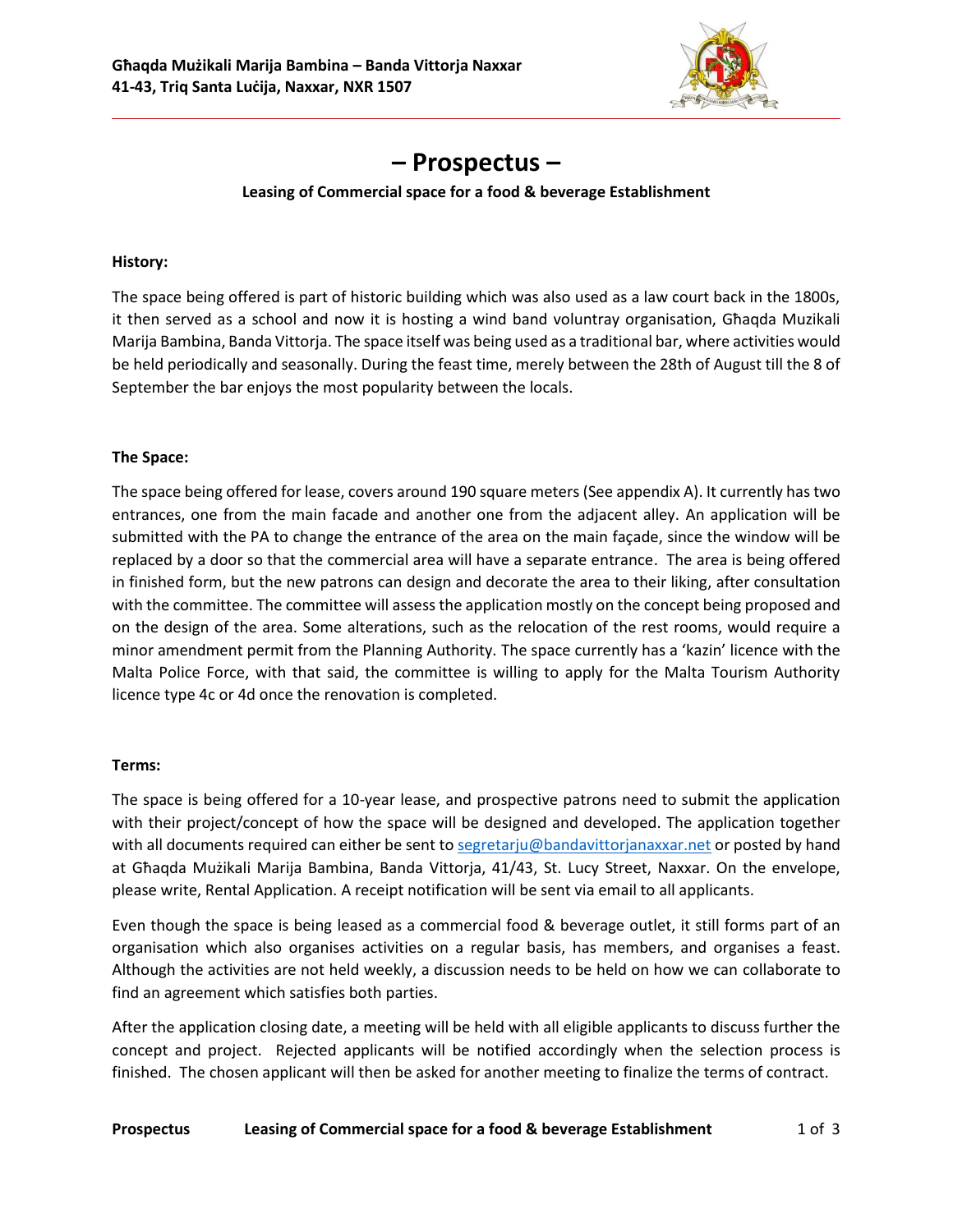

## **Considerations:**

The space being rented is owned by the government who is leasing it to the organisation which is permitted to sub lease the space at will, therefore the new patrons of the outlet will be dealing directly with the organisation which is registered and complaint with the Non-Governmental Organization body and is registered as V/O 0749.